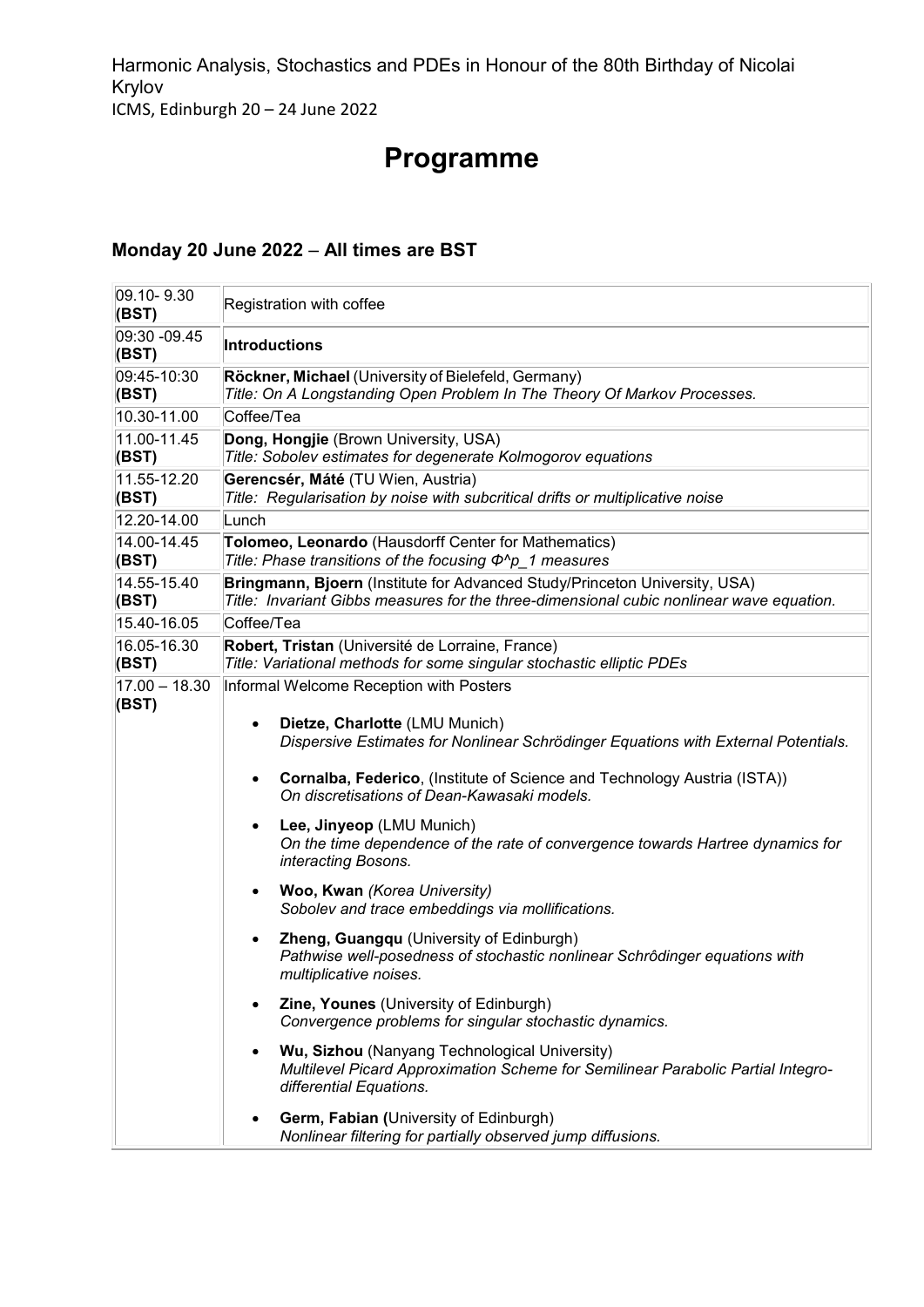Harmonic Analysis, Stochastics and PDEs in Honour of the 80th Birthday of Nicolai Krylov ICMS, Edinburgh 20 – 24 June 2022

## **Tuesday 21 June 2022**

| 09.30-10.15          | <b>Kim, Kyeong-Hun</b> (Korea University, Korea)                                                                                                                                      |
|----------------------|---------------------------------------------------------------------------------------------------------------------------------------------------------------------------------------|
| (BST)                | Title: Sobolev regularity for PDEs with fractional Laplacian on \$C^{1,1}\$ open sets.                                                                                                |
| 10.15-10.45          | Coffee/Tea                                                                                                                                                                            |
| 10.45-11.30          | Safonov, Mikhail (University of Minnesota, USA)                                                                                                                                       |
| (BST)                | Title: On the boundary estimates for solution to second order elliptic and parabolic equations                                                                                        |
| 11.40-12.25          | Peszat, Szymon (Jagiellonian University, Poland)                                                                                                                                      |
| (BST)                | Title: Heat equation with Dirichlet white noise boundary conditions.                                                                                                                  |
| 12.25 -14.00         | ∣Lunch                                                                                                                                                                                |
| 14.00-14.25<br>(BST) | <b>Maurelli, Mario</b> (Università degli Studi di Milano, Italy)<br>(ONLINE)<br>Title: Non-explosion by Stratonovich noise for ODEs                                                   |
| 14.35-15.00          | Hoshino Masato (Osaka University, Japan)                                                                                                                                              |
| (BST)                | Title: Paracontrolled calculus and regularity structures.                                                                                                                             |
| 15.10-15.35          | Dareiotis, Konstantinos (University of Leeds, UK)                                                                                                                                     |
| (BST)                | Title: Approximation of stochastic differential equations with irregular drifts                                                                                                       |
| 15.35-16.05          | Coffee/Tea                                                                                                                                                                            |
| 16.05-16.30          | Sun, Chenmin (Universtité Paris-Est Créteil, France)                                                                                                                                  |
| (BST)                | Title: Weak Universality for a class of nonlinear wave equatoins                                                                                                                      |
| 17.30                | Doors open for Public Lecture                                                                                                                                                         |
| 18.00-19.00<br>(BST) | Public Lecture<br><b>Chevyrev, Ilya</b> (University of Edinburgh, UK)<br>Title: The rough journey of Brownian motion: from pollen particles, to Avogadro number, to<br>stock markets. |

### **Wednesday 22 June 2022**

| $ 09.30 - 10.15 $<br>  (BST)     | Weis, Lutz (Karlsruhe Institute for Technology, Germany)<br>Title: A stochastic maximal function and regularity estimates for parabolic stochastic<br>evolution equations. |
|----------------------------------|----------------------------------------------------------------------------------------------------------------------------------------------------------------------------|
| $10.25 - 11.10$<br>$  (BST)_{-}$ | Veraar, Mark (Delft University of Technology, Netherland)<br>Title: SPDE in critical spaces.                                                                               |
| $ 11.10 - 11.40 $                | Coffee/Tea                                                                                                                                                                 |
| 11.40-12.25<br>  (BST)           | Lee, Kijung (Ajou University, Korea)<br>Title: Stochastic parabolic equation and Dirichlet boundary condition.                                                             |
|                                  | Half Day - Please note no lunch will be served                                                                                                                             |